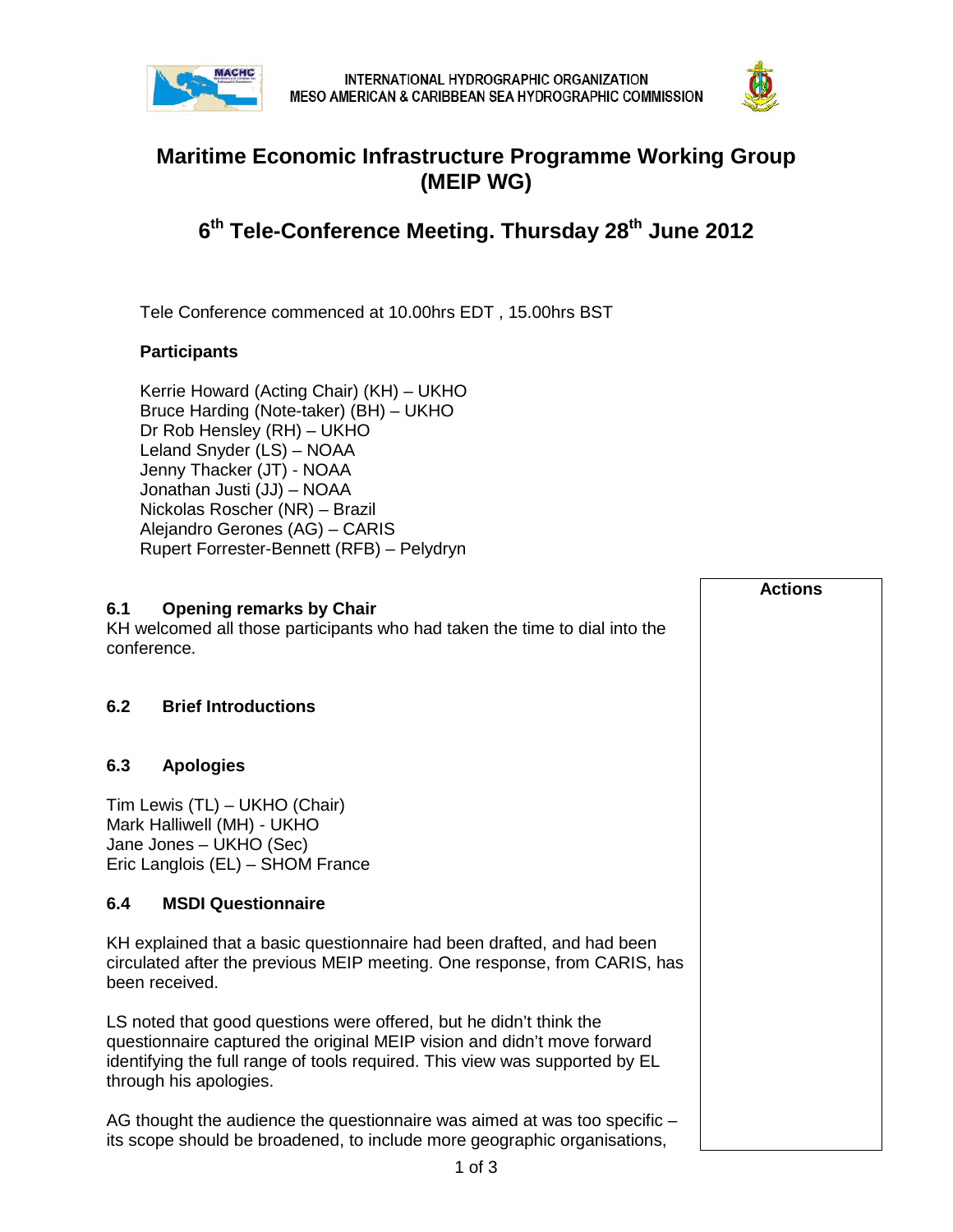| not just Hydrographic Offices.                                                                                                                                                                                                              |                                                                                                                                                       |                                                                      |
|---------------------------------------------------------------------------------------------------------------------------------------------------------------------------------------------------------------------------------------------|-------------------------------------------------------------------------------------------------------------------------------------------------------|----------------------------------------------------------------------|
| KH suggested this could be addressed.                                                                                                                                                                                                       |                                                                                                                                                       |                                                                      |
| JJ questioned the timetable for circulations?                                                                                                                                                                                               |                                                                                                                                                       |                                                                      |
| KH suggested this might be in the next fortnight or so, as some progress<br>would need to be demonstrated at the forthcoming 13 <sup>th</sup> MACHC in<br>Guatemala in November.                                                            |                                                                                                                                                       |                                                                      |
| RH thought that some data could be put into a LiteGIS facility, as a pilot, and<br>could be linked to distribution of the questionnaire.                                                                                                    |                                                                                                                                                       |                                                                      |
| JJ liked the idea building a pilot or test-bed, but expressed continuing<br>concern that other important issues had yet to be explored fully, namely what<br>data layers are required and who would build a test-bed.                       |                                                                                                                                                       |                                                                      |
| RH (boldly) suggested that UKHO would endeavour to create a test-bed in<br>the 'next couple of weeks'                                                                                                                                       |                                                                                                                                                       | 6.4.1 RH (through<br>others at UKHO) to<br>get test-bed<br>produced. |
| JJ offered to send across certain ENC and Ports data available within NOAA.                                                                                                                                                                 |                                                                                                                                                       | 6.4.2 JJ to send<br>additional data to RH<br>and MH                  |
|                                                                                                                                                                                                                                             |                                                                                                                                                       | <b>6.4.3 Sec to</b><br>distribute test-bed<br>and questionnaire      |
| 6.5<br><b>Next Steps</b>                                                                                                                                                                                                                    |                                                                                                                                                       |                                                                      |
| KH has discussed with TL, who reported encouraging discussions with a<br>financial advisor (investment banker?) who will help draft a business plan<br>with which to pursue funding, notably through the maritime Alliance<br>organisation. |                                                                                                                                                       |                                                                      |
| LS reported discussions with Miss Patricia Mendoza (organisation?), who is<br>tasked with developing climate assessment within the Caribbean area, and<br>would continue to explore common ground.                                          |                                                                                                                                                       |                                                                      |
| JJ suggested that Miss Mendoza's project was receiving Organisation for<br>Economic Development (OECD) funding, that their project had completed its<br>initial stage and was now beginning an implementation phase.                        | <b>6.4.4 NOAA to</b><br>provide project<br>details to WG                                                                                              |                                                                      |
| Minutes of last meeting ( $5th$ meeting, 25 <sup>th</sup> May 2012) and Review<br>6.6<br>of Actions                                                                                                                                         |                                                                                                                                                       |                                                                      |
| 5.4.1                                                                                                                                                                                                                                       | To send copy of the report and layers spreadsheet to EL.<br>(Also recorded as Action 5.6.5)                                                           | Sec to check this had<br>been done.                                  |
| 5.5.1                                                                                                                                                                                                                                       | Circulation of draft questionnaire: Done.<br>Chair and Sec to work on feedbacks, and will circulate<br>finalised questionnaire with the GIS test-bed. | Closed                                                               |